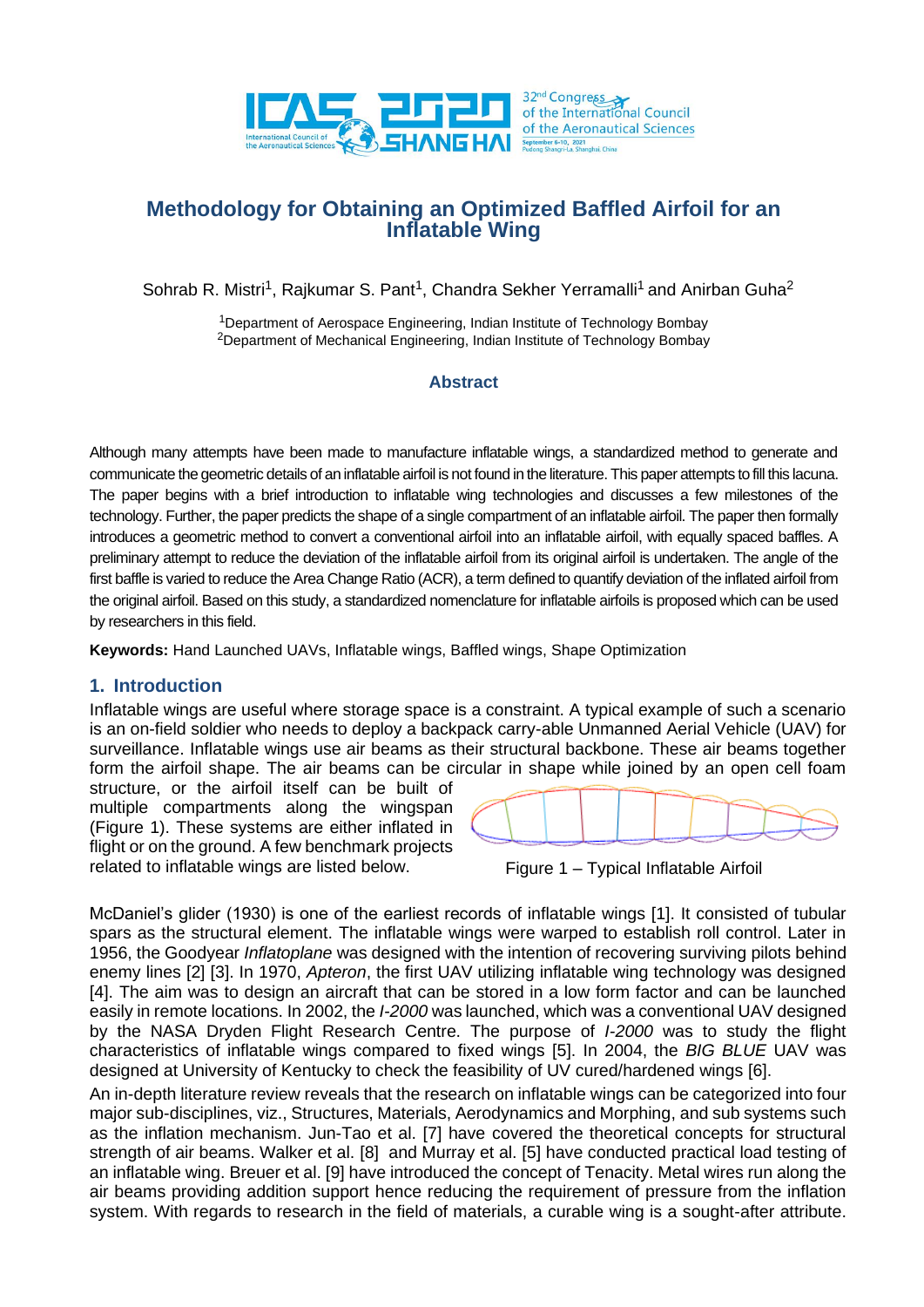Cadogan et al. [10] have expanded on various curing techniques such as thermally cured thermoset composites, ultra-violet cured composites, inflation gas reaction composites and second order transition change and shape memory polymer (SMP) composites. Haight et al. [11] have performed experiments in curing wings using an UV-LED blanket. Another successful deployment of rigid inflatable wing is the *BIG BLUE* project [6]. In the field of aerodynamics, Jun-Tao et al. [7] have conducted practical testing on NACA 0012 in its inflatable wing form. LeBeau et al. [12] have performed a numerical comparison of flow over bumpy inflatable airfoils.

This review of papers shows that while many attempts have been made at fabricating inflatable airfoils, a standardized approach to generate and communicate the geometric details of the inflatable airfoil has not been reported in the literature. A standardized approach to create and communicate the geometric details of an inflatable airfoil is necessary as it would facilitate collaborations and validations across the scientific community.

This paper begins with the geometric shape identification of a single air beam that comprises of two baffles which result in two bulging fabric members at the top and bottom. The paper further discusses the inflatable airfoil generation process for both types of inflatable airfoils and attempts to reduce the geometric deviation of the inflatable airfoils from their original airfoil. Further, an inflatable airfoil specification procedure is laid out to aid researchers to accurately communicate the geometry of the inflatable wing.

# **2. Inflated profile identification**

The inflated airfoil shape is typically obtained by inflating a fabric cut and stitched in the shape of an airfoil. A methodology to predict the inflated shape of the airfoil is presented in this section. During the inflation process, the upper and lower fabrics of the airfoil will deform to create an outward bulge as well as some stretch in the fabric due to the internal pressure. The outward bulge is assumed to be circular in shape as the internal pressure is constant. In this analysis, the change in length of the fabric is ignored while predicting the shape of the inflated fabric.

The inflatable airfoil can be considered as a series of compartments. This section predicts the shape of these compartments for the specific case of unequal parallel baffles and for the generic case of unequally tilted baffles.

# A. Unequally tilted baffles

This section addresses the case of unequal tilted baffles as seen in [Figure](#page-1-0) 2. '*p,q,r,s'* indicate four cutting lines. A geometrical approach to derive the location of the center is implemented.

Consider reorienting [Figure](#page-1-0) 2 such that cutting line '*p*' is horizontal as shown in [Figure](#page-2-0) 4. To keep element 'a' in balance [\(Figure](#page-2-0) 4), the horizontal forces,  $F<sub>x</sub>$  must be equal and opposite. The vertical

forces,  $F_v$  must be equal in magnitude and have the same direction to sum up to the pressure P acting internally.

This implies that the resultant forces at the two end nodes of element 'p' are equal and mirrored about the perpendicular bisector. Since the fabric cannot resist bending loads, the slope of the fabric or the derivative is  $F_y/F_x$ . Hence the centers of the side arcs as seen in [Figure](#page-2-0) 4 are mirrored along the perpendicular bisector.



<span id="page-1-0"></span>Figure 2 – Unequal tilted baffles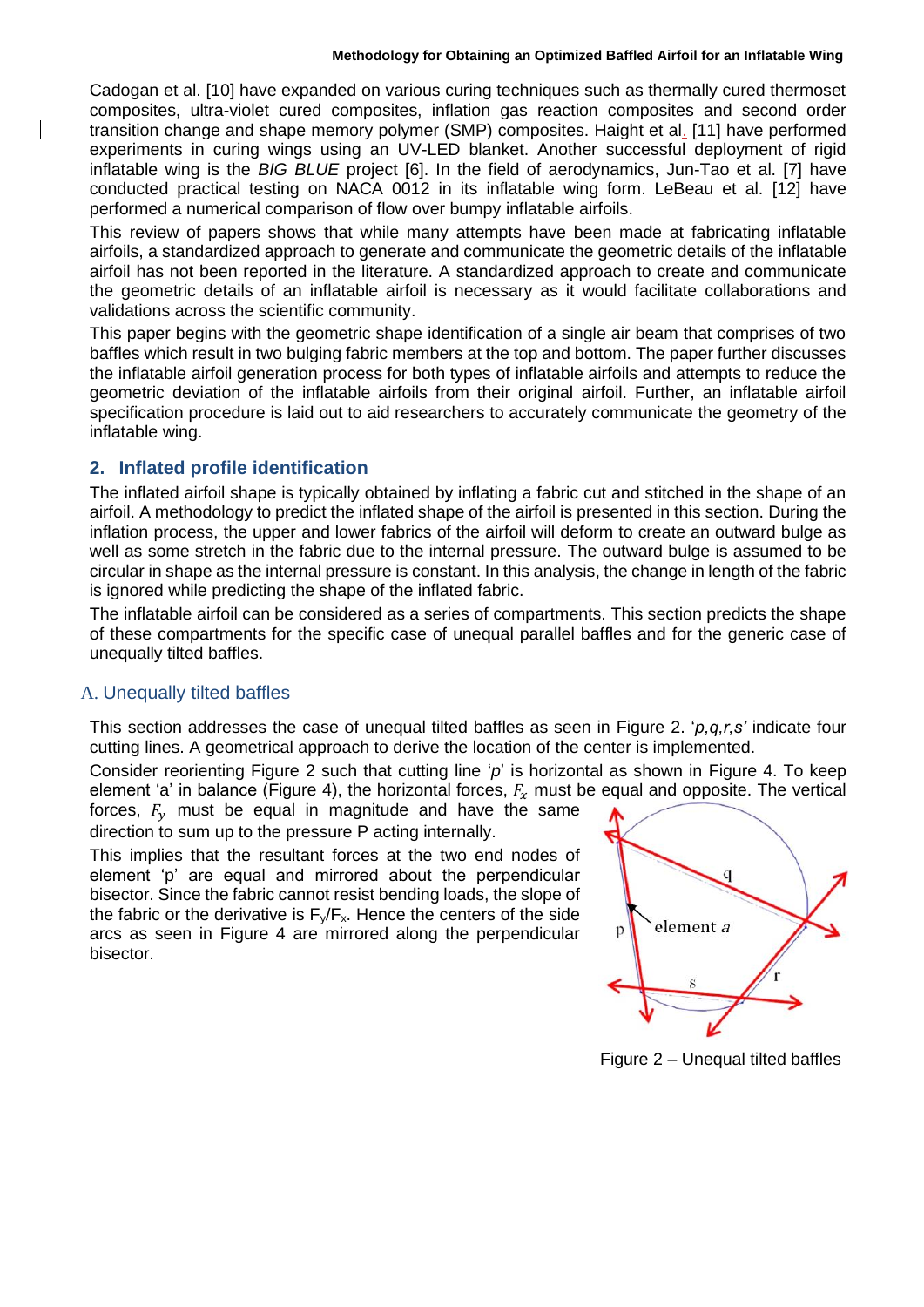

<span id="page-2-0"></span>Figure 4 – Unequal baffles (single baffle view)

The same can be said for both baffles and the other two dotted sides as shown in [Figure](#page-2-1) 3. The only way for the centers of the top and bottom fabrics to be mirrored in all four perpendicular bisectors is for all four perpendicular bisectors to intersect at one point. This point represents the circle center coordinates of the top and bottom fabrics. Thus, each compartment has a circular cross section and can be thought of as an air beam in 3D.



<span id="page-2-2"></span><span id="page-2-1"></span>Figure 3 – Tilted unequal baffles

Since each compartment is forming a single circle, the entire structure can be created as a combination of intersecting circles that form the shape of the bumpy airfoil. The points where the circles intersect determine the location of the baffles. The bumps result in deviation of shape from the original airfoil. A parameter to quantify the deviation of the inflatable airfoil to its conventional airfoil is needed. This is introduced as the unitless parameter, Area Change Ratio (ACR) which is defined as the ratio of the change in the area of the inflatable airfoil to the area of the conventional airfoil as seen in equation [\(1\).](#page-2-2) The area refers to the cross-sectional area of the airfoil as seen.

$$
ACR = \frac{|Area_{inflatable\ airfoil} - Area_{original\ airfoil}|}{Area_{original\ airfoil}
$$
 (1)

The shape of a single air beam has been derived in this section. The next section elaborates on a method to create an airfoil by joining multiple a[ir b](#page-3-0)eams.

#### **3. Inflatable airfoil generation algorithm**

An overview of the algorithm designed to create the baffled airfoil is shown in [Figure](#page-3-1) 5. Although the process for converting a symmetrical airfoil to an inflated baffled airfoil is intuitive, the process for converting an unsymmetrical airfoil is not and requires a formalization of the process. The step-bystep process to convert any airfoil (symmetric or un-symmetric) to a baffled airfoil is explained below.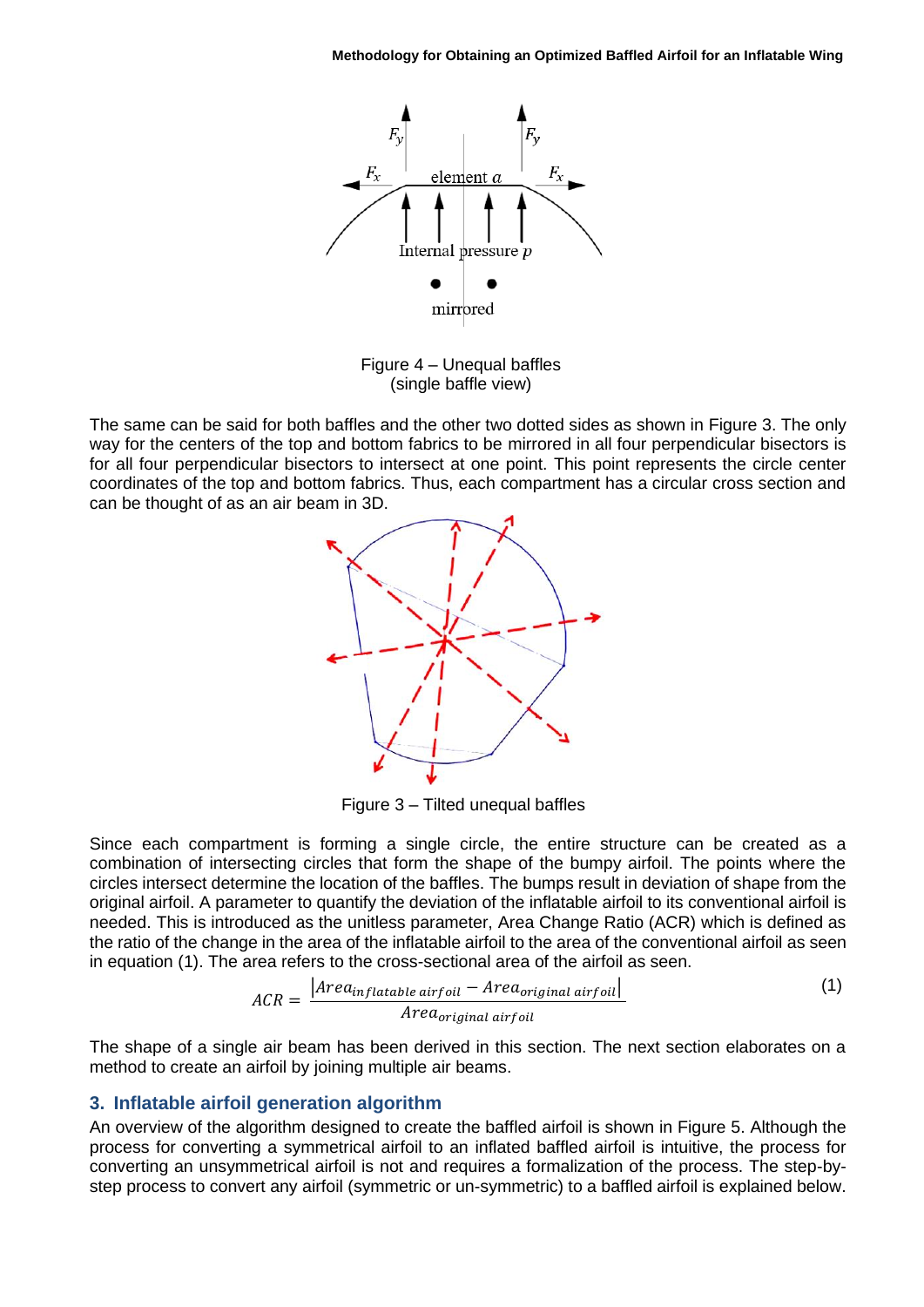

Figure 5 – Flowchart for conversion of conventional to inflatable airfoil

# <span id="page-3-1"></span>3.1 Inputs

The user needs to give the coordinate points of the smooth airfoil in the form of an excel sheet. The user can also give the NACA 4-digit series number and the code will create the smooth airfoil coordinates itself. Once the smooth airfoil coordinates are given, the user needs to give the number of compartments needed to create the inflatable airfoil.

# 3.2 Converting inputs to code requirements

First, the coordinates are used to generate the upper and lower splines of the smooth airfoil. The central spline is generated, and the coordinates of the points equally spaced along the x-axis as per given number of compartments are calculated. The baffles will pass through these points on the central spline. For a particular angle of one of the baffles, the angles of all other baffles need to be calculated (through the procedure described in section (3.5) so that the inflatable conforms to the shape of the original airfoil.

# 3.3 Finding baffle intersection points with the smooth airfoil

One way to calculate the intersection point of the baffle and the airfoil is to solve both simultaneously. However, MATLAB [14] stores the top and bottom airfoils as a piecewise third-degree spline. Hence the equation for the baffle intersection point must be solved simultaneously with each segment of the spline and the derived intersection point would have to be crosschecked to lie within the upper and lower bounds of the concerned spline segment. This would be an iterative procedure. Instead, a binary search algorithm is used to evaluate the coordinates of the intersection points within an accuracy of (10-6 ) units for 1 unit of chord length.

# 3.4 Calculating circle center coordinates and radius given three points

The equations illustrated here are used in section [3.5.](#page-4-0) Let the three available points that the circle passes through be  $(x_1,y_1)$ ,  $(x_2,y_2)$ ,  $(x_3,y_3)$ . The circle center coordinates  $(C_x,C_y)$  and radius 'r' are known.

Substituting the three given coordinates into the equation of a circle and rearranging the terms of the three equations generated in matrix form: -

<span id="page-3-2"></span><span id="page-3-0"></span>
$$
\begin{bmatrix} 2x_1 & 2y_1 & 1 \\ 2x_2 & 2y_2 & 1 \\ 2x_3 & 2y_3 & 1 \end{bmatrix} \begin{bmatrix} C_x \\ C_y \\ r^2 - C_x^2 - C_y^2 \end{bmatrix} = \begin{bmatrix} -x_1^2 - y_1^2 \\ -x_2^2 - y_2^2 \\ -x_3^2 - y_3^2 \end{bmatrix}
$$
 (2)

The circle center coordinates, and their radii can be calculated by solving Equation [\(2\)](#page-3-2).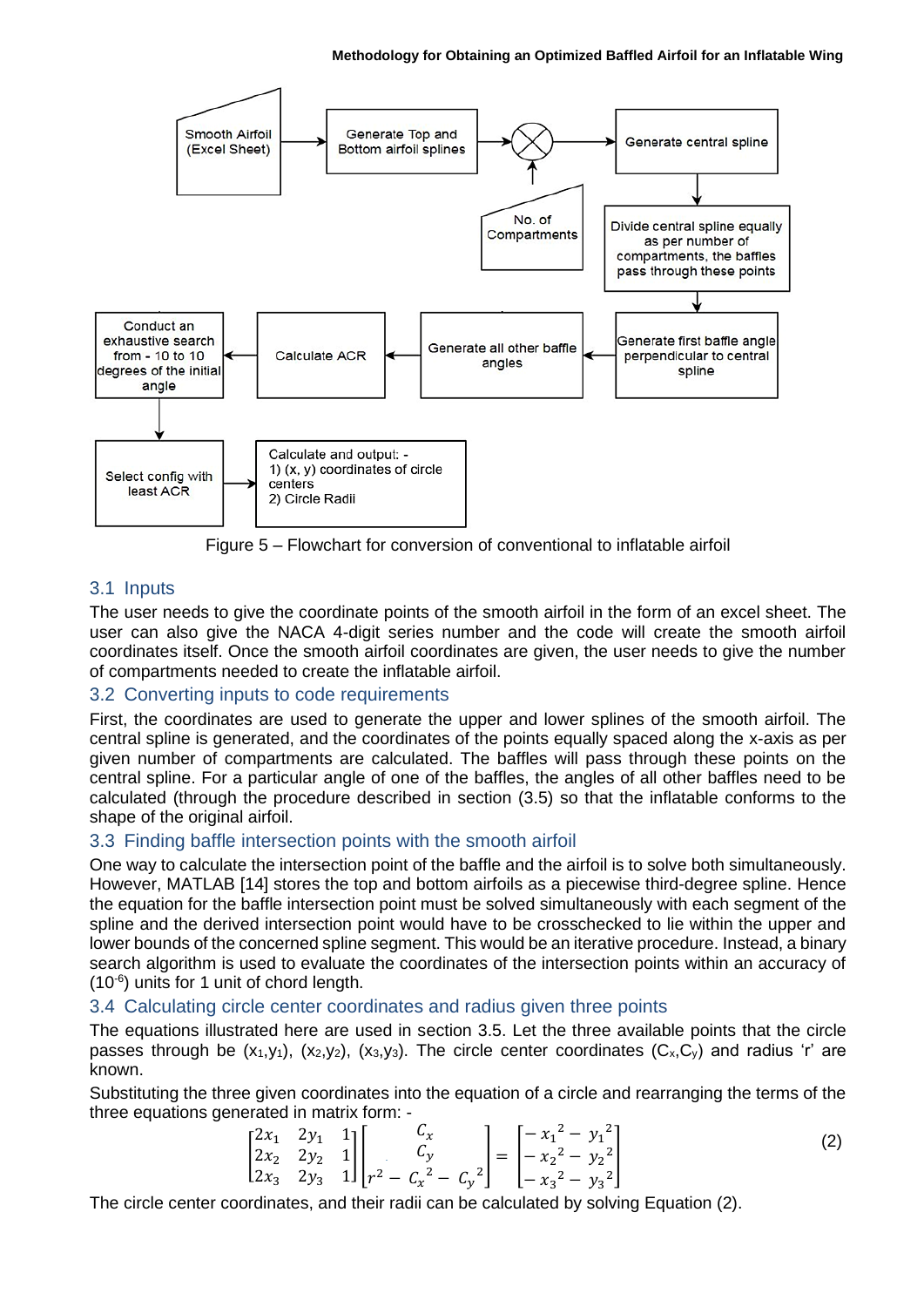### <span id="page-4-0"></span>3.5 Calculating subsequent baffles given the first baffle angle

Once the first baffle angle is fixed and the intersection points are found, the subsequent baffle angles can be calculated one after the other. In each step, the left baffle becomes the known and the right baffle angle needs to be calculated. Referring to [Figure 6,](#page-4-1) two circles are drawn, one passes through points  $P_1$ ,  $P_4$ ,  $P_2$  as seen in [Figure 6](#page-4-1) and the other passes through points  $P_1$ ,  $P_4$ ,  $P_3$ . Equation [\(2\)](#page-3-2) is used to calculate the radii given the set of 3 points. For all 4 points to pass through the same circle, these radii must be equal. Hence the angle of the second baffle is varied to minimize the difference between the two radii. The process is then repeated for the next air beam.



<span id="page-4-1"></span>Figure 6 – Calculation of second baffle angle

### 3.6 Outputs

An example of the output generated for an airfoil with 20 compartments is shown in [Figure 7.](#page-4-2)



<span id="page-4-2"></span>Figure 7 – Bumpy airfoil with 20 compartments

The change in the ACR as the number of compartments increase is shown in [Figure](#page-4-3) 8. The increase in area reduces as the number of compartments increase.

The user can use this information to export into another software for further analysis or use it to calculate the lengths of the fabric needed for the upper and lower bulging fabrics and the baffles during manufacturing.

<span id="page-4-3"></span>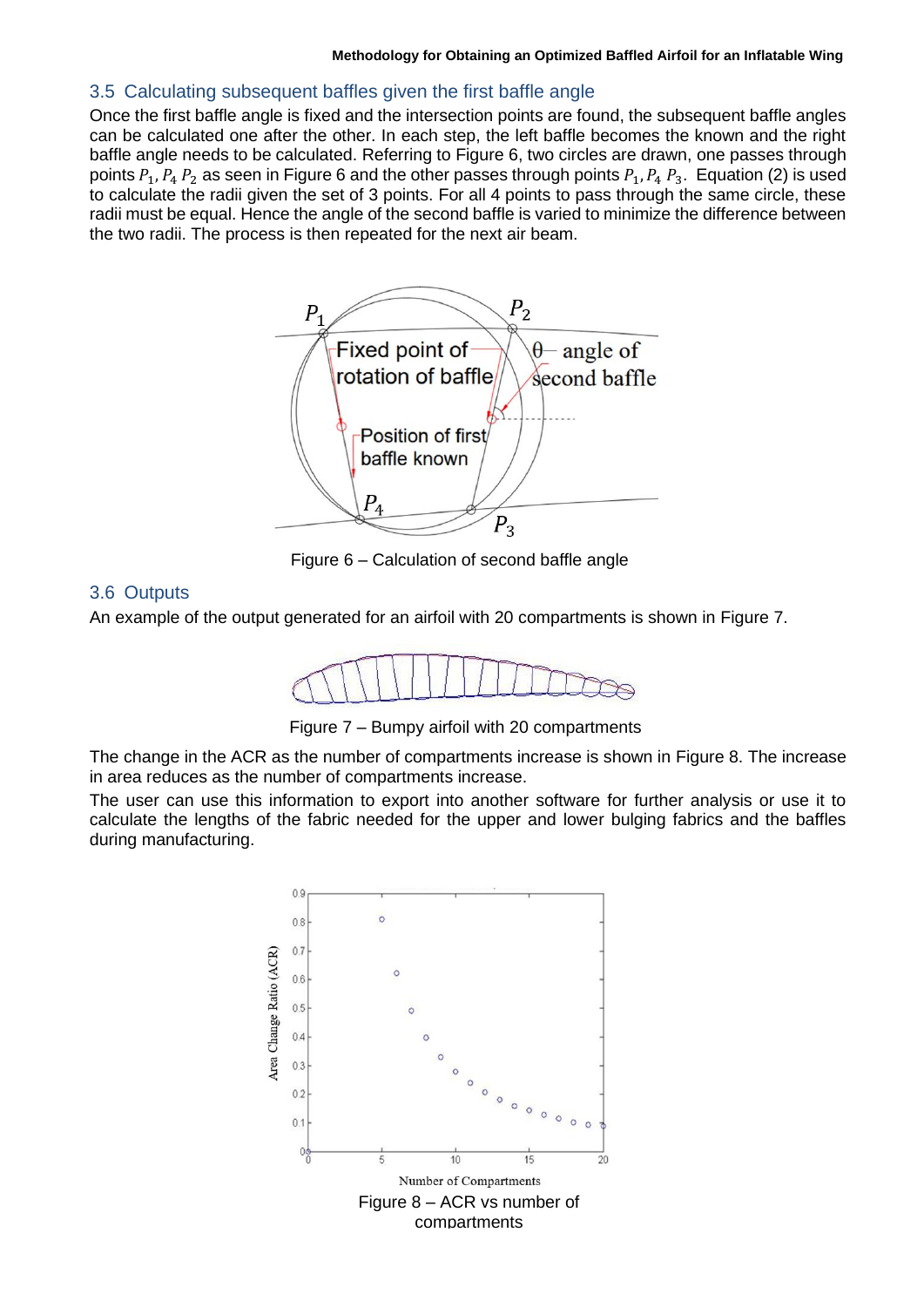### **4. ACR Minimization by varying the first baffle angle**

For a particular number of baffles, the angle of the first baffle determines the angles of all the subsequent baffles. The ACR is dependent on the angle of the first baffle. An algorithm was developed to minimize the ACR by changing the angle of the first baffle. [Figure 9](#page-5-0) shows two different configurations for the same baseline specifications (NACA 4318) with eight equally spaced compartments.





Angle of first baffle =  $99.35^\circ$ 

<span id="page-5-0"></span>Figure 9 – NACA 4318, 8 compartments, different angle of first baffle

The study of ACR v/s the angle of the first baffle is conducted on two different type of airfoils: symmetrical and semi-symmetrical. The details of the airfoils are given in [Table 1.](#page-5-1)

| Case<br>No.   | Airfoil | Number of<br>compartments | Type of Airfoil  | Airfoil |
|---------------|---------|---------------------------|------------------|---------|
|               | 0014    | 13                        | Symmetrical      |         |
| $\mathcal{P}$ | 4318    | 13                        | Semi-symmetrical |         |

<span id="page-5-1"></span>Table 1. Cases for which ACR minimization is performed

[Figure 10](#page-6-0) illustrates the effect of changing the angle of the first baffle on ACR for the two different cases. The vertical line indicates the angle of the first baffle that is vertical to the center spline. The same is considered as the initial guess. The ACR is calculated for  $\pm 5^{\degree}$  from the initial guess with 0.5 $^{\degree}$ intervals. In the case of the symmetrical airfoil, the optimum angle of the first compartment is the same as the initial guess. However, for the semi-symmetrical case, the same does not coincide. Earlier literature considers an arbitrary first angle as an initial guess. However, [Figure 10](#page-6-0) indicates that the maximum value of ACR is approximately 4% higher than the optimum ACR for the symmetrical case and approximately 10% higher for the semi-symmetrical case.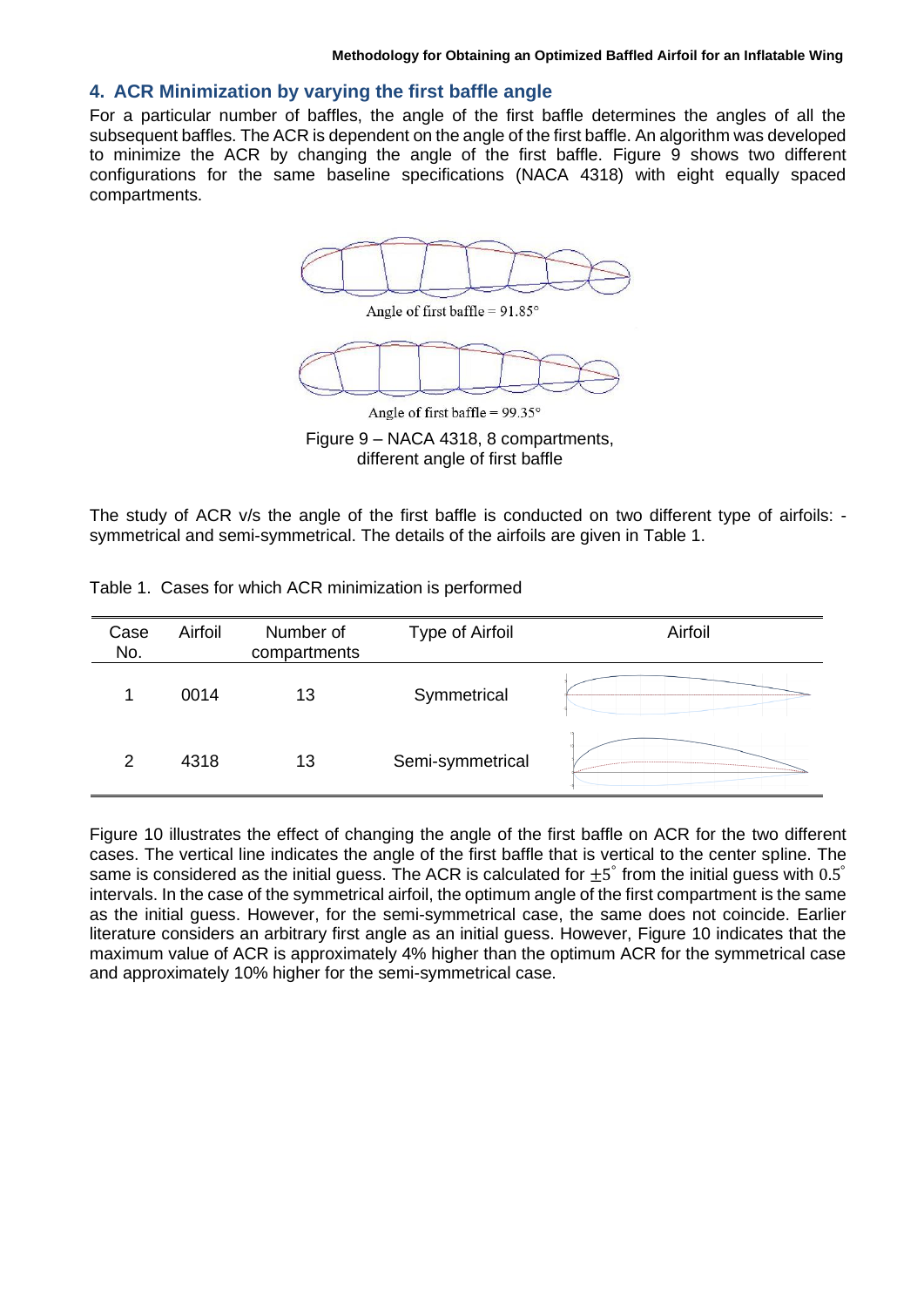

Figure 10 – Increase in ACR vs angle of first baffle in degrees

# <span id="page-6-0"></span>**5. Inflatable airfoil specification procedure**

A standard procedure for specifying the geometric parameters of inflatable airfoils was not found in literature. This poses as a challenge for cross community validation and research. The number of baffles or compartments have often been specified, however the details of the geometry need to be communicated. It is found that the circle center coordinates and the radii of each compartment fully define the geometries of the inflatable airfoil. The dimensions should be normalized to the original smooth airfoil having a chord of length unity. An inflatable airfoil specification procedure is suggested as seen in [Table 2.](#page-6-1) The same should be mentioned for every inflatable airfoil under consideration.

<span id="page-6-1"></span>Table 2 – inflatable airfoil specification procedure

| Airfoil Name    | Chord of smooth airfoil: 1 unit |  |   |  |  |
|-----------------|---------------------------------|--|---|--|--|
| Compartment No. |                                 |  | . |  |  |
| Cх              |                                 |  |   |  |  |
| $\sim$          |                                 |  |   |  |  |

Cy r

Cx is the x-coordinate of circle center, Cy is the ycoordinate of circle center and r is the radius of the compartment. Compartment number ranges from 1 to the max number of compartments. Cx, Cy, r are all standardized to the original airfoil chord length of 1 unit. For example, consider NACA 4318 converted to an inflatable airfoil as seen in [Figure](#page-6-2) 11.

<span id="page-6-2"></span>Figure 11 – NACA 4318 converted to an inflatable airfoil of 10 compartments

The same is specified in [Table 3](#page-6-3) as: -

<span id="page-6-3"></span>Table 3 – NACA 4318 converted to inflatable airfoil specification procedure

| <b>NACA 4318</b> |       |                             | Type of inflatable airfoil if any |       |       |       |       |       |       |       |
|------------------|-------|-----------------------------|-----------------------------------|-------|-------|-------|-------|-------|-------|-------|
|                  |       | <b>Compartment Numbers.</b> |                                   |       |       |       |       |       |       |       |
|                  |       | 2                           | 3                                 | 4     | 5     | 6     |       | 8     | 9     | 10    |
| Сx               | 0.075 | 0.162                       | 0.254                             | 0.347 | 0.444 | 0.542 | 0.642 | 0.743 | 0.845 | 0.948 |
| Cy               | 0.019 | 0.032                       | 0.037                             | 0.042 | 0.039 | 0.037 | 0.029 | 0.024 | 0.015 | 0.008 |
|                  | 0.075 | 0.094                       | 0.101                             | 0.102 | 0.097 | 0.090 | 0.080 | 0.070 | 0.060 | 0.052 |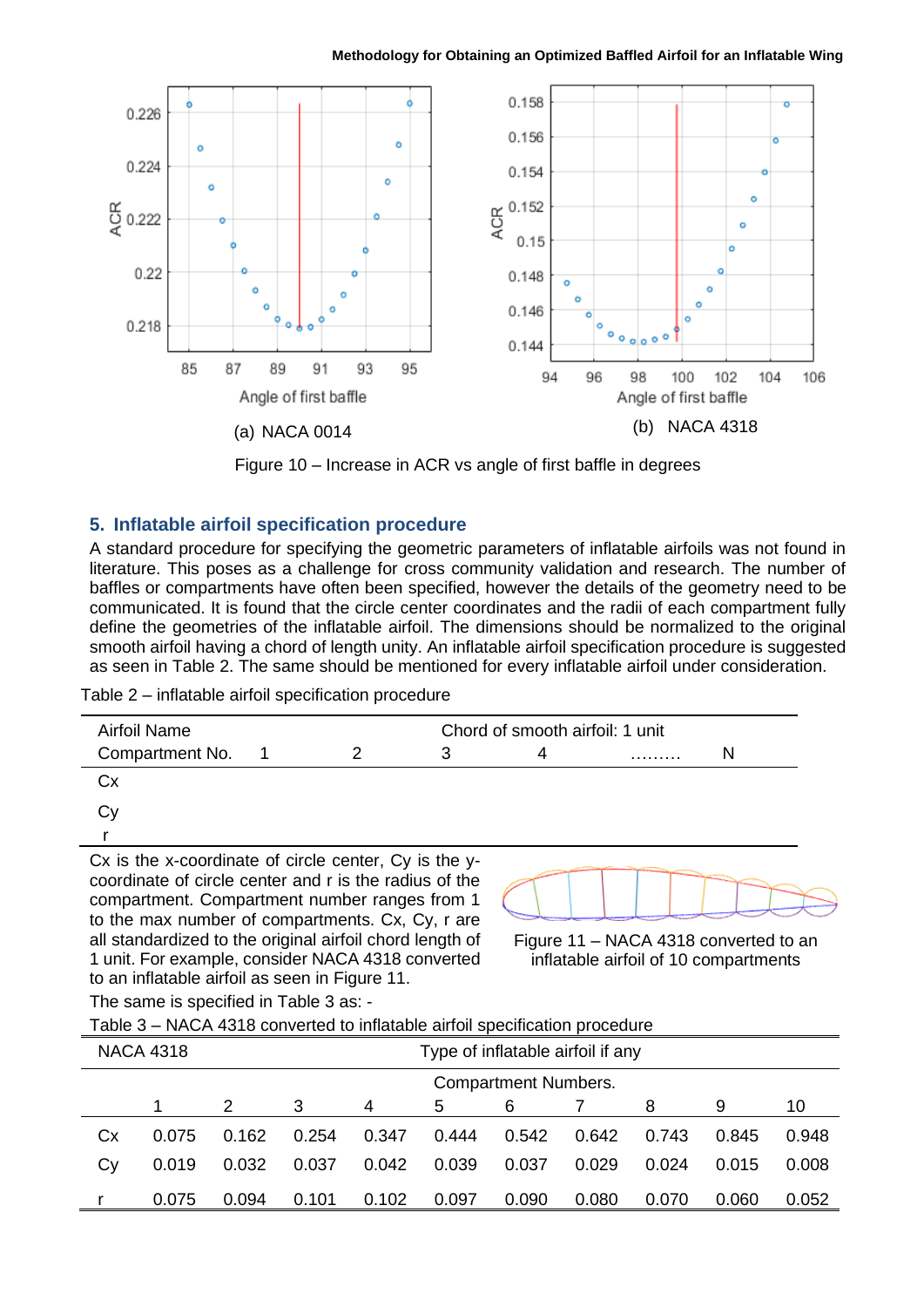#### **6. Conclusion and future work**

This paper formally introduces a method to generate inflatable baffled airfoils which closely match a given conventional airfoil. This has been achieved by placing baffles in the inflated airfoil. A method of predicting the shape of such an inflated baffled airfoil has been deduced and used to reduce the geometric deviation between the inflatable airfoil and original airfoil. A number of parameters have been identified which would be needed to be reported to ensure that a specific inflated airfoil can be duplicated. These parameters include the number of compartments and position of each compartment center. A common method to report these parameters has been proposed.

One important finding was that the angle of any one baffle forced the angles of all other baffles to take up a specific value if the inflated system needs to confirm to the original airfoil. This allowed the difference between areas of the inflated and original airfoils to be minimized by changing the baffle angles. The effect of the number of baffles on this minimization exercise has also been reported. Future work can extend this optimization exercise to arbitrarily placed baffles which may be needed for highly cambered airfoils.

Parameters other than the change in area can be chosen as objective functions in the optimization process. Hence, future work could include choosing parameters that have an impact in a multidisciplinary framework involving structures and aerodynamics. Parameters such as Cl/Cd and section modulus or strength to weight ratio can be used as objective functions. These may show a greater improvement due to the optimization exercise compared to the change in area.

### **7. Contact Author Email Address**

mailto: [sohrabmistri@hotmail.com](mailto:sohrabmistri@hotmail.com)

#### **8. Copyright Statement**

The authors confirm that they, and/or their company or organization, hold copyright on all of the original material included in this paper. The authors also confirm that they have obtained permission, from the copyright holder of any third-party material included in this paper, to publish it as part of their paper. The authors confirm that they give permission, or have obtained permission from the copyright holder of this paper, for the publication and distribution of this paper as part of the ICAS proceedings or as individual off-prints from the proceedings.

### **9. References**

- [1] T. McDaniel, "T. M'c Daniel Flying Machine". United States Patent Office Patent 1,905,298, 1933., 25th April 1933.
- [2] R. K. Norris and W. J. Pulliam, "Historical Perspective on Inflatable Wing Structures," in 50th AIAA/ASME/ASCE/AHS/ASC Structures, Structural Dynamics, and Materials Conference, Palm Springs, California, 2009, DOI: 10.2514/6.2009-2145.
- [3] J. Winchester, The World's Worst Aircraft: From Pioneering Failures to Multimillion Dollar Disasters, Barnes & Noble Books, 2005.
- [4] D. Cadogan, W. Graham and T. Smith, "Inflatable and Rigidizable Wing for Unmanned Aerial Vehicles," in 2nd AIAA "Unmanned Unlimited" Conference and Workshop & Exhibit, San Diego, California, 2003, DOI: 10.2514/6.2003-6630.
- [5] E. Murray, J. Pahle, S. Thornton, S. Vogus, T. Frackowiak, J. Mello and B. Norton, "Ground and Flight Evaluation of a Small-Scale Inflatable-Winged Aircraft.," in 40th AIAA Aerospace Sciences Meeting & Exhibit, Reno, Nevada, 2002, DOI: 10.2514/6.2002-820.
- [6] A. Simpson, O. Rawashdeh, S. Smith, J. Jacob, W. Smith and J. Lumpp, "BIG BLUE: highaltitude UAV demonstrator of Mars airplane technology," in 2005 IEEE Aerospace Conference, Big Sky, Montana, USA, 2005, DOI: 10.1109/AERO.2005.1559753.
- [7] Z. Jun-Tao, H. Zhong-xi and C. L.-I. Guo Zheng, "Analysis and Flight Test for Small Inflatable," World Academy of Science, Engineering and Technology, vol. 6, no. 9, pp. 1934-1939, 2012, DOI: 10.5281/zenodo.1329184.